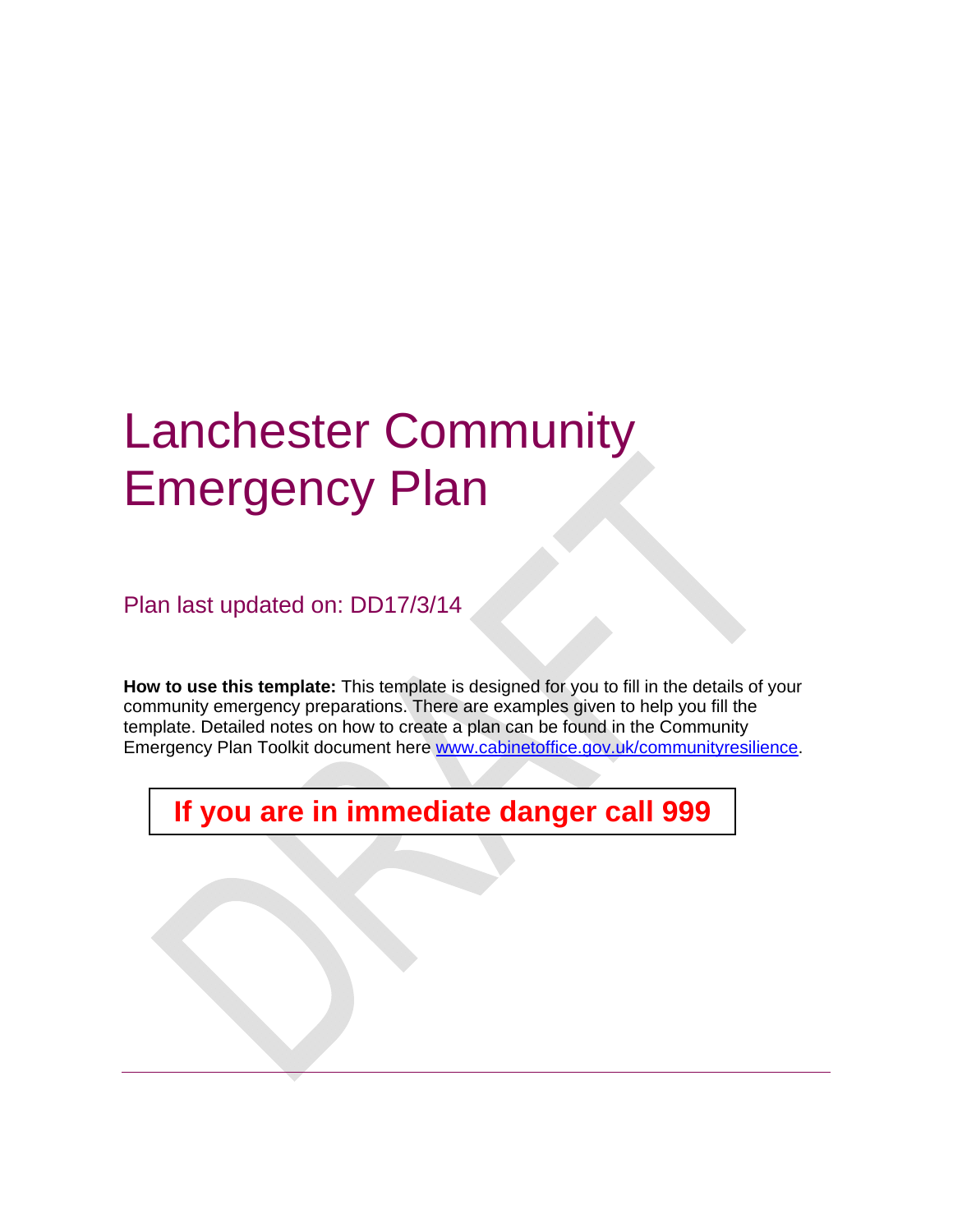#### Plan distribution list

| <b>Name</b> | <b>Role</b> | <b>Phone</b><br>number/email<br>address | <b>Issued on</b> |
|-------------|-------------|-----------------------------------------|------------------|
|             |             |                                         |                  |
|             |             |                                         |                  |
|             |             |                                         |                  |
|             |             |                                         |                  |

dia.

### Plan amendment list

| Date of<br>amendment | Date for next<br>revision | <b>Details of changes</b><br>made | <b>Changed by</b> |
|----------------------|---------------------------|-----------------------------------|-------------------|
|                      |                           |                                   |                   |
|                      |                           |                                   |                   |
|                      |                           |                                   |                   |
|                      |                           |                                   |                   |
|                      |                           |                                   |                   |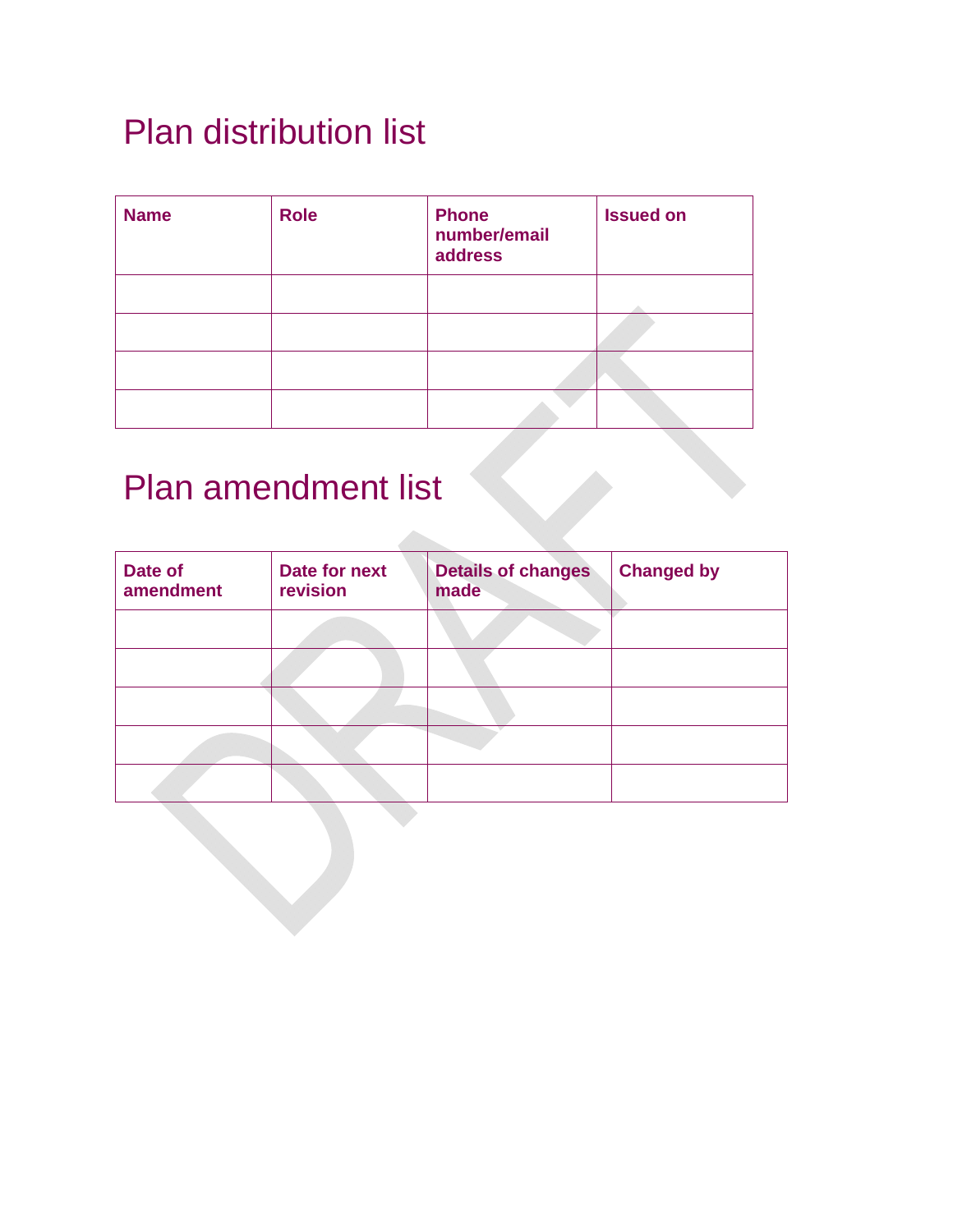#### **Contents**

| Key locations identified with emergency services for use as places of safety            |  |
|-----------------------------------------------------------------------------------------|--|
|                                                                                         |  |
|                                                                                         |  |
| List of community organisations that may be helpful in identifying vulnerable people or |  |
|                                                                                         |  |
|                                                                                         |  |
|                                                                                         |  |
| Actions agreed with emergency responders in the event of an evacuation 13               |  |
| Alternative arrangements for staying in contact if usual communications have been       |  |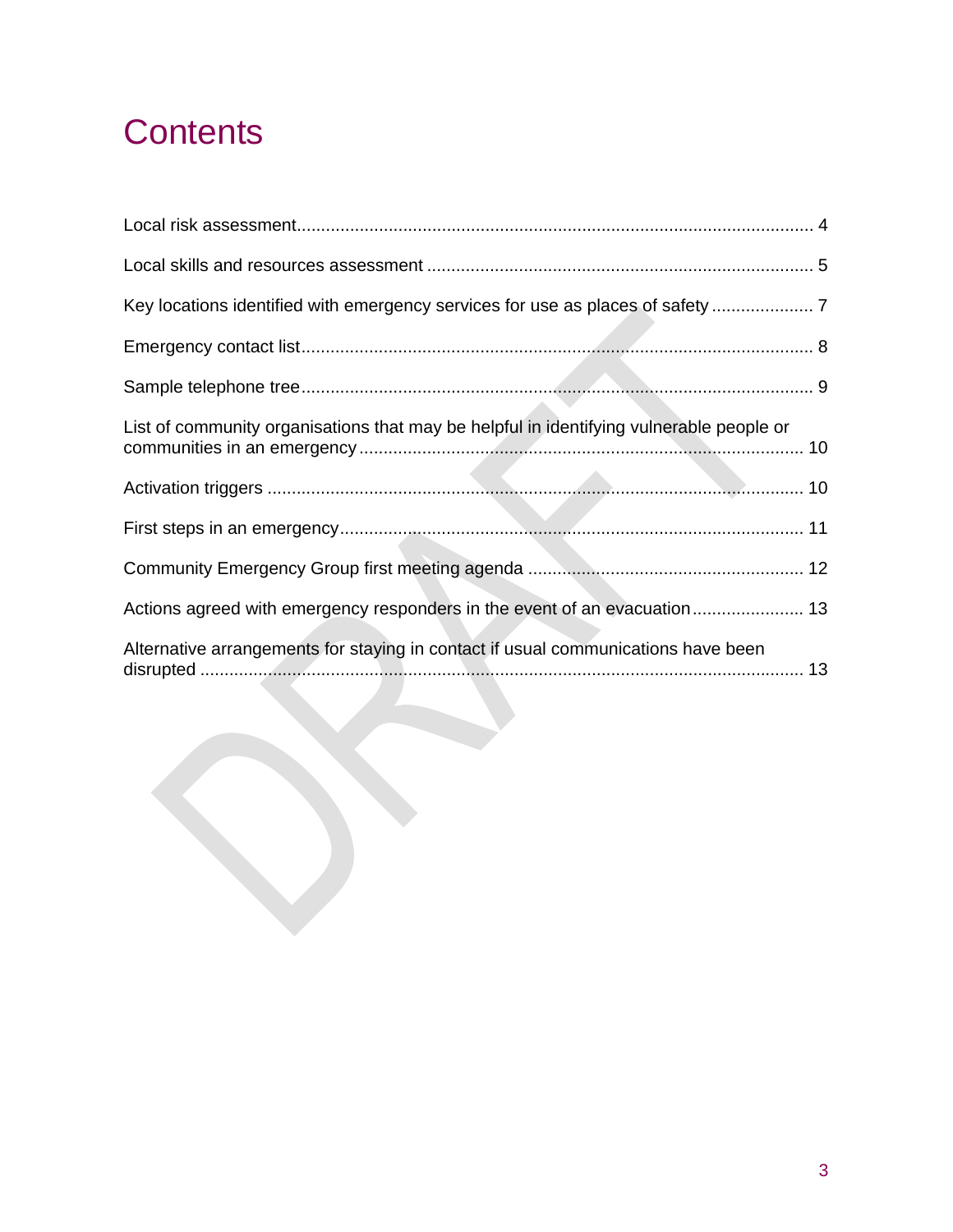#### Local risk assessment

| <b>Risks</b>                                                                                                          | <b>Impact on community</b>                                                                                                                    | <b>What can the Community</b><br><b>Emergency Group do to</b><br>prepare?                                                                                                                                                                                                                                             |
|-----------------------------------------------------------------------------------------------------------------------|-----------------------------------------------------------------------------------------------------------------------------------------------|-----------------------------------------------------------------------------------------------------------------------------------------------------------------------------------------------------------------------------------------------------------------------------------------------------------------------|
| Flooding:<br>River can flood<br>Surface flooding<br>Severe Weather<br>Heat<br><b>Storms</b><br>Low temps<br>$\bullet$ | Flooding of local<br>$\bullet$<br>streets<br>Damage to<br>property<br>Vulnerable<br>people<br>Local health<br>impact<br>Damage to<br>services | Encourage residents<br>to improve home flood<br>defences<br>Work with local<br>emergency<br>responders to see if<br>they can help with<br>distribution of flood<br>warnings and any<br>evacuation and rest<br>centre establishment<br>required<br>Find out what flood<br>defences exist or are<br>planned in the area |
| Major Incident<br><b>Road Traffic</b><br>Incident                                                                     | Disruption to<br>traffic/casualties                                                                                                           | Identify hotspots and<br>local response                                                                                                                                                                                                                                                                               |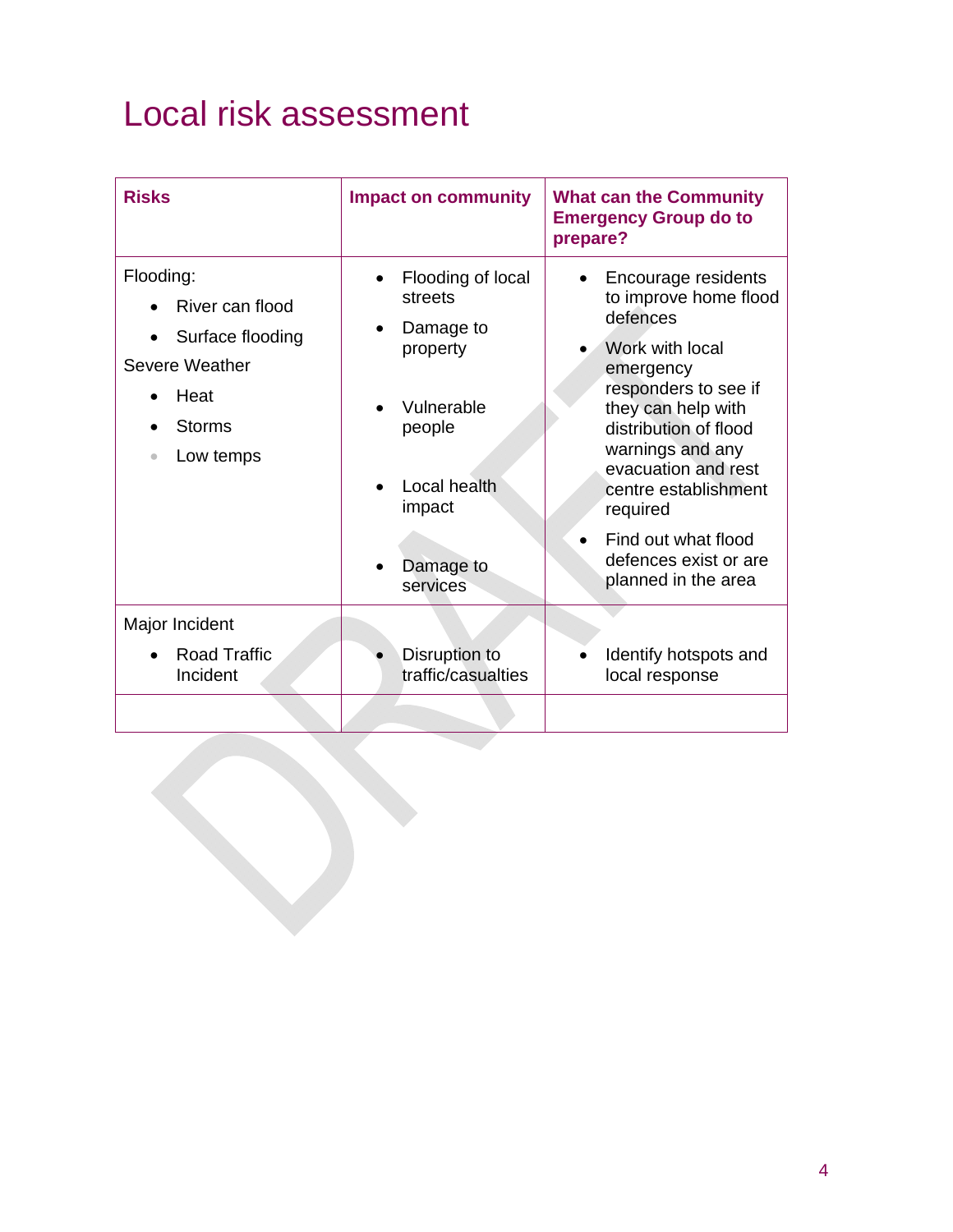#### Local skills and resources assessment

| <b>Skill/Resource</b>                         | Who?                                                 | <b>Contact details</b>                                        | <b>Location</b>                     | <b>When might</b><br>be<br>unavailable? |
|-----------------------------------------------|------------------------------------------------------|---------------------------------------------------------------|-------------------------------------|-----------------------------------------|
| Doctors'<br><b>Surgeries</b>                  | Park House<br>Surgery<br><b>Not confirmed</b><br>yet | 01207 520877                                                  | <b>Station Road</b>                 | $Mon - Sat$<br>$9am - 5pm$              |
|                                               | <b>Croft View</b><br>Surgery<br>Andrew Nagi          | 01207 521906                                                  | 3 Croft View                        | $Mon - Sat$<br>$9am - 5pm$              |
| Food/water<br>supplies                        | Morrison's<br>through crisis<br>purchasing<br>scheme | Via Duty Office<br>from Civil<br>Contingencies<br><b>Unit</b> | At scene                            | Whenever<br>Duty Officer is<br>present  |
| Emergency<br>catering team                    | <b>Salvation Army</b><br>Emergency<br>Response       | Via Duty Office<br>from Civil<br>Contingencies<br>Unit        | At scene                            | Whenever<br>Duty Officer is<br>present  |
| 4x4 vehicles                                  | <b>Keith Harrison</b><br>Farmer                      | 01207 529522                                                  | Colepike Home<br>Farm               | <b>TBC</b>                              |
| Farm Watch<br>Member<br>Chainsaw<br>Tree work | Darren Jackson                                       | 07961 734475                                                  | <b>High Brooms</b><br>Farm Leadgate | <b>TBC</b>                              |
| Campaign for<br><b>Rural Lanchester</b>       |                                                      |                                                               | Facebook                            | 24 hrs                                  |
| <b>HAL</b>                                    | Highways/drains                                      | 0191 3706000                                                  | <b>DCC</b>                          | Office                                  |
| Vet                                           | Ashfield<br>Veterinary<br>Surgery                    | 01207 520308                                                  |                                     |                                         |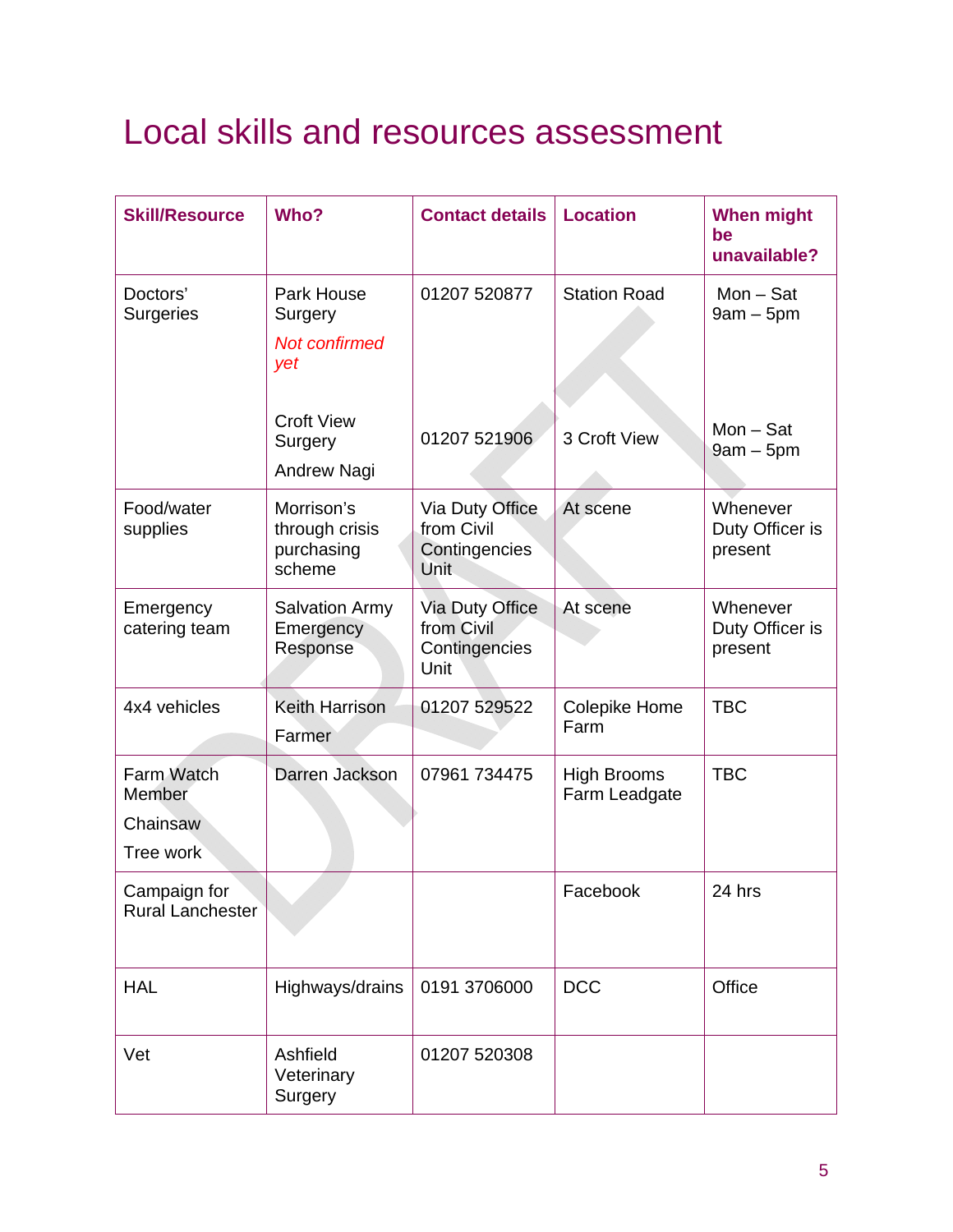| Farmwatch      | <b>PC Vicki Ord</b>  |              |            |  |
|----------------|----------------------|--------------|------------|--|
| 4 x 4 vehicles | lan Wilson<br>Farmer | 0797 1523722 | Lanchester |  |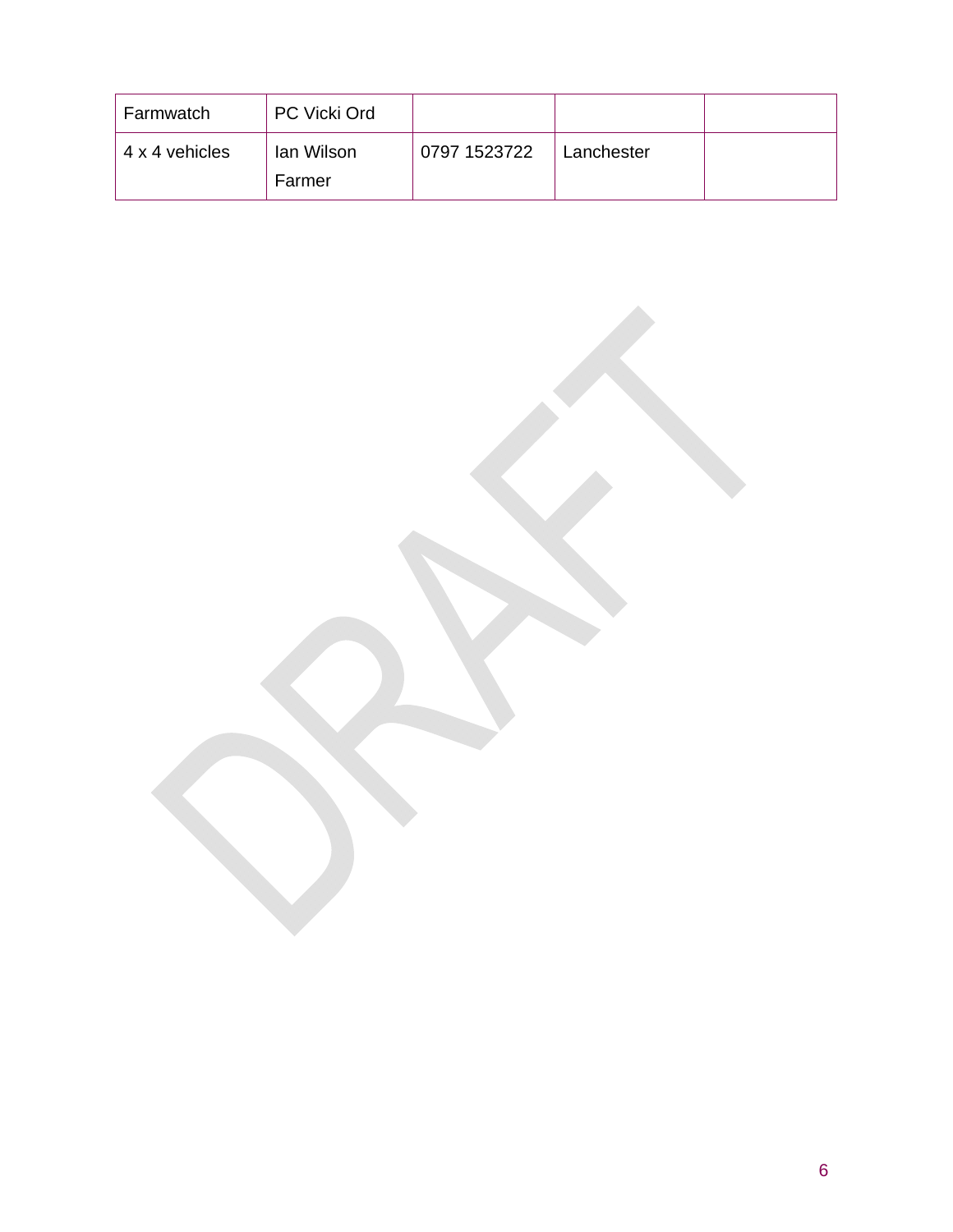#### Key locations identified with emergency services for use as places of safety

| <b>Building</b>                                            | <b>Location</b>                    | <b>Potential use in</b><br>an emergency | <b>Contact details of key</b><br>holder                                                                         |
|------------------------------------------------------------|------------------------------------|-----------------------------------------|-----------------------------------------------------------------------------------------------------------------|
| All Saints C of E<br>Parish Church                         | Durham Road                        | <b>Rest Centre</b>                      | <b>Rev Rupert Kalus</b><br>01207 521170<br><b>Peter Smith</b><br>01207 520498<br>Stephen Bailey 07713<br>010656 |
| <b>All Saints RC</b><br>Church                             | <b>Kitswell Road</b>               | <b>Rest Centre</b>                      | Margaret McCabe<br>01207 520167<br><b>Chris Hegarty</b><br>01207 528288                                         |
| Lanchester<br><b>Methodist Church</b><br>Not confirmed yet | <b>Front Street</b>                | <b>Rest Centre</b>                      |                                                                                                                 |
| Community<br>Centre                                        | Newbiggen Lane                     | <b>Rest Centre</b>                      | Alison Boyd 0786 765<br>0924<br>Arthur Maughan 01207<br>520635                                                  |
| <b>Croft View Halls</b>                                    | Croft View, Front<br><b>Street</b> | <b>Rest Centre</b>                      | Eric Hepplewhite 07969<br>808958                                                                                |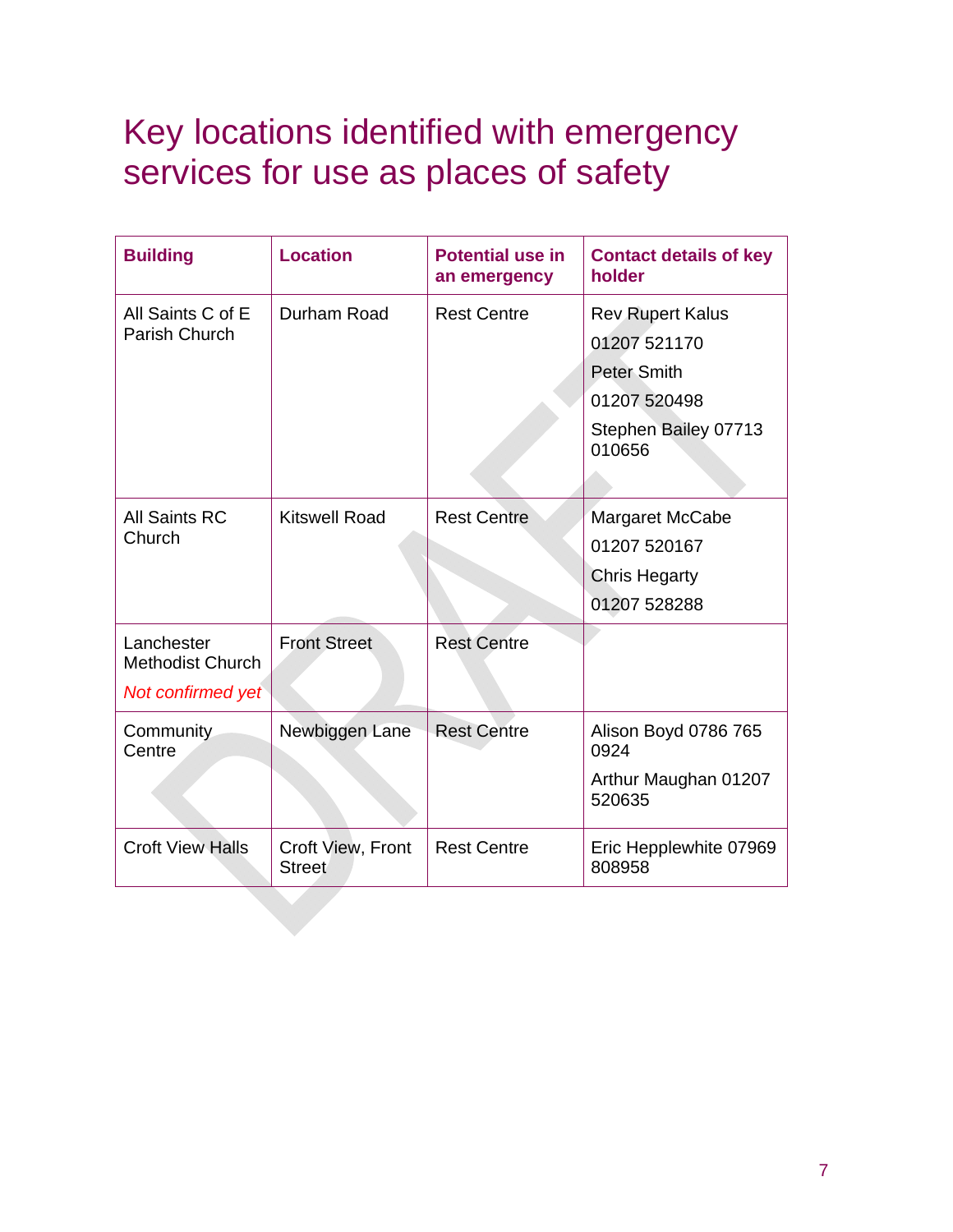## Emergency contact list

|       | Name:                   |
|-------|-------------------------|
|       | Title:                  |
|       | 24hr telephone contact: |
| Photo | Email:                  |
|       | <b>Address:</b>         |
|       | <b>Name</b>             |
|       | Title:                  |
|       | 24hr telephone contact: |
| Photo |                         |
|       | Email:                  |
|       | <b>Address:</b>         |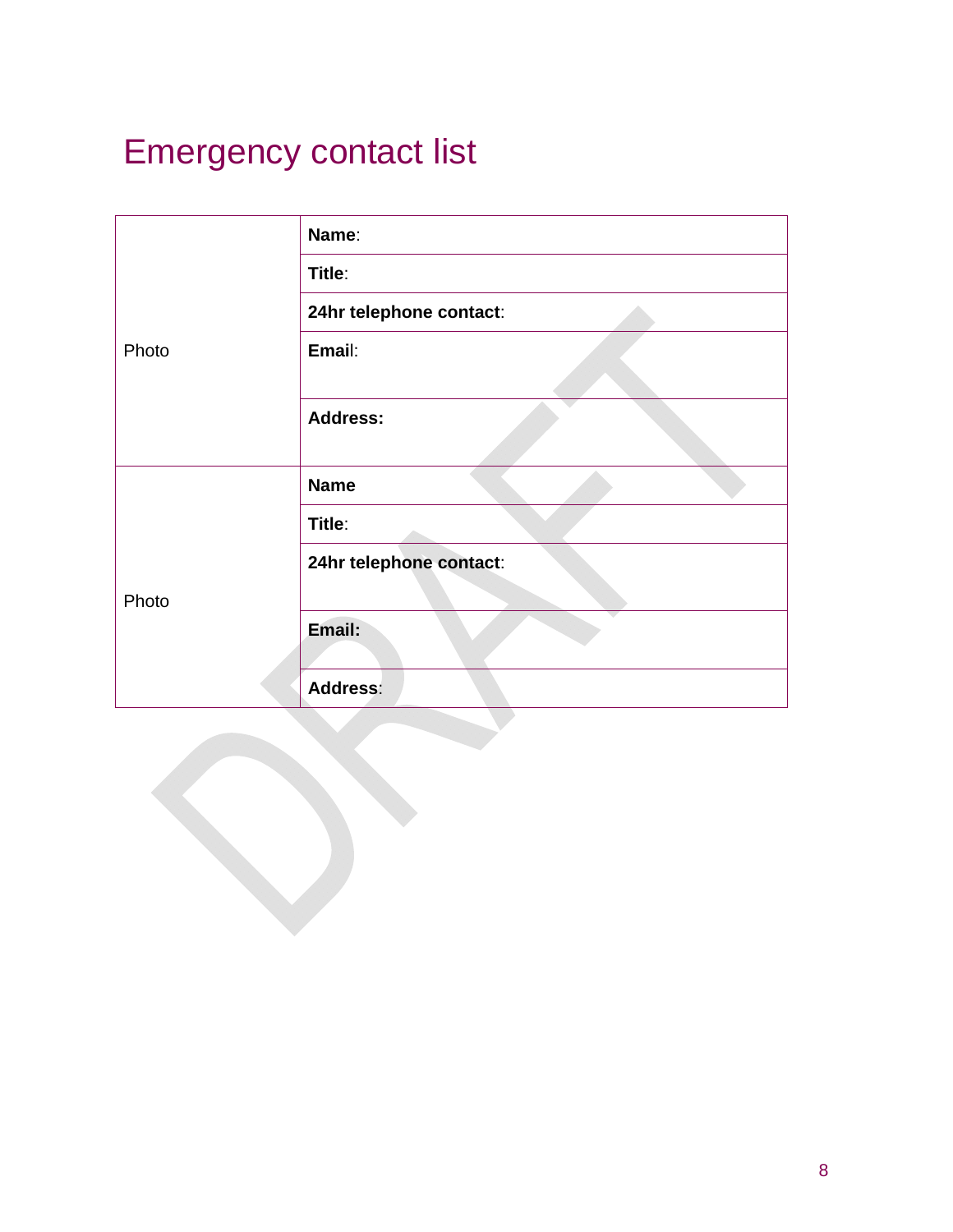#### Sample telephone tree

The phone tree works as a pyramid, with the coordinator at the top making the first call to two or more people. In turn, they call an assigned set of people and so on, until the tree is complete.

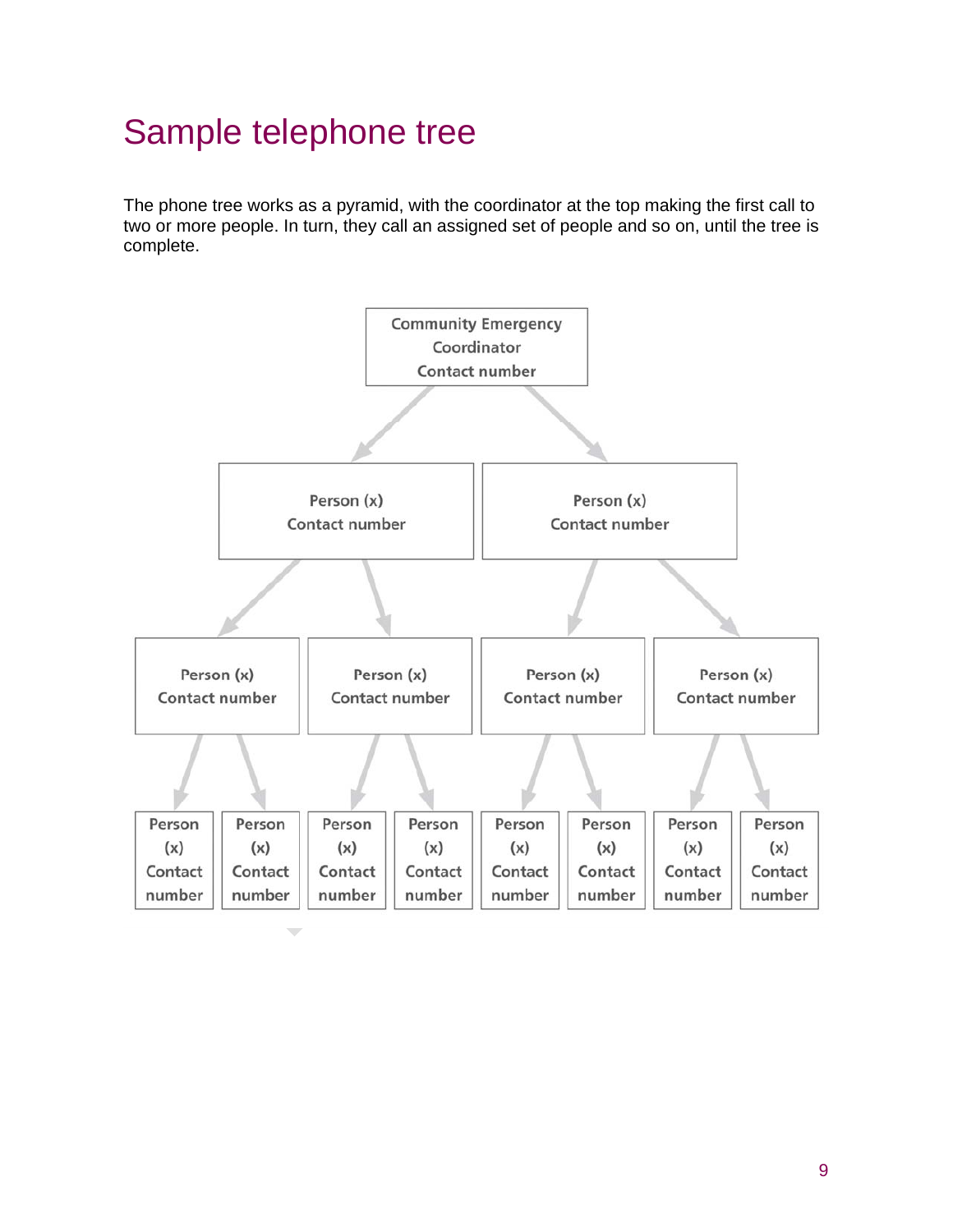#### List of community organisations that may be helpful in identifying vulnerable people or communities in an emergency

| <b>Organisation</b> | Name and role of contact | <b>Phone number</b> |
|---------------------|--------------------------|---------------------|
| Red Cross Shop      |                          |                     |
| Women's Institute   | Jennifer McDonald        | 01207 520012        |
| <b>Breathe Easy</b> | <b>Jill Gladstone</b>    | 01207 528114        |

#### Activation triggers

[Use this space to record details of how your plan will be activated. You should include details of how the plan will be activated as a result of a call from the emergency services, and also how your community will decide to activate the plan yourselves, if the emergency services are unavailable]

- 1. When we get a flood warning
- 2. When local knowledge is shared and the need arises.
- 3. When 25ml of rain is forecasted to fall in two hours
- 4. When river level is at 1 meter at the Recording Centre on Front Street Bridge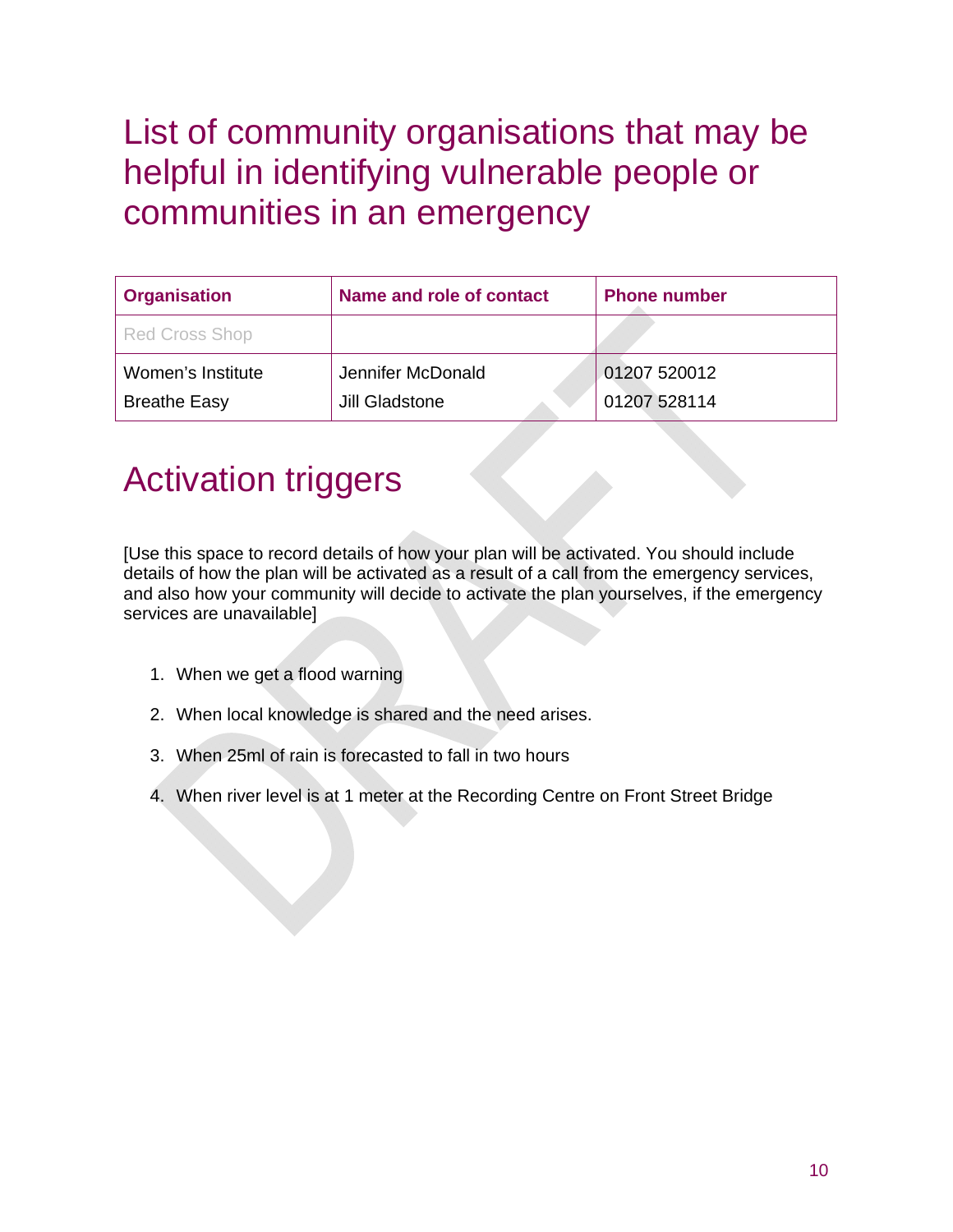#### First steps in an emergency

[Use this space to add the steps to be followed in when the plan is activated]

|                         | <b>Instructions</b>                                                        | <b>Tick</b> |
|-------------------------|----------------------------------------------------------------------------|-------------|
| 1                       | Call 999 (unless already alerted)                                          |             |
| $\mathbf{2}$            | Ensure you are in no immediate danger                                      |             |
| $\mathbf{3}$            | Contact the Community Emergency Group and meet to discuss the<br>situation |             |
| $\overline{\mathbf{4}}$ | During flooding to attend Church View to assist residents                  |             |
| $5\phantom{.0}$         | Access and deliver equipment from emergency sheds (code to<br>added)       |             |
| 6                       | Monitor the situation on Front St                                          |             |
| $\overline{7}$          |                                                                            |             |
| 8                       |                                                                            |             |
| 9                       |                                                                            |             |
| 10                      |                                                                            |             |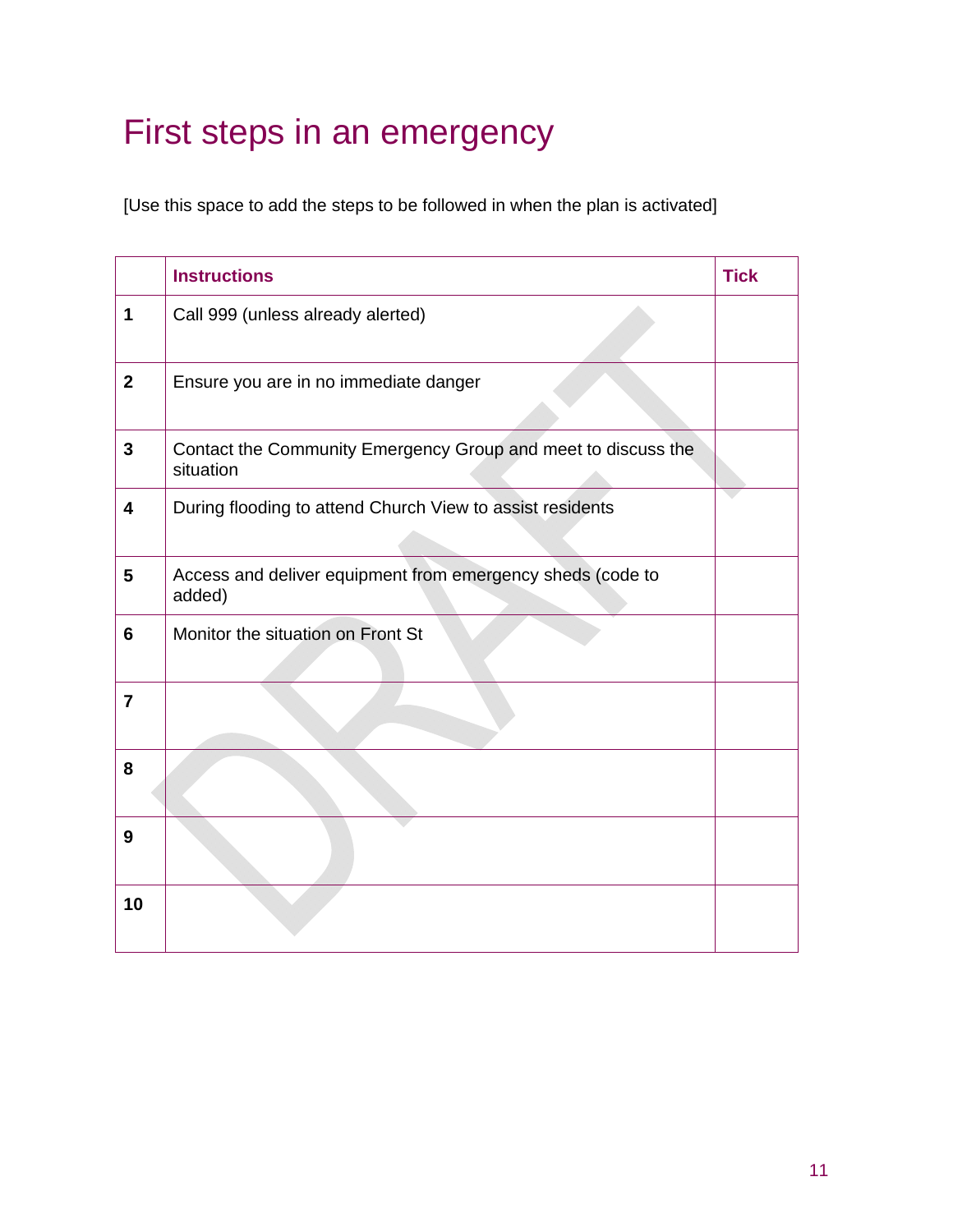#### Community Emergency Group first meeting agenda

#### Date: Time: Location: Attendees: **1. What is the current situation? Is there a threat to life? Location of the emergency. Is it near:**  • A school? • A vulnerable area? • A main access route? • Type of emergency: • Is there a threat to life? • Has electricity, gas or water been affected? **Are there any vulnerable people involved?**  • Elderly • Families with children **What resources do we need**? • Food? • Off-road vehicles? Blankets? Shelter? **2. Establishing contact with the emergency services 3. How can we support the emergency services? 4. What actions can safely be taken? 5. Who is going to take the lead for the agreed actions?**

**6. Any other issues?**